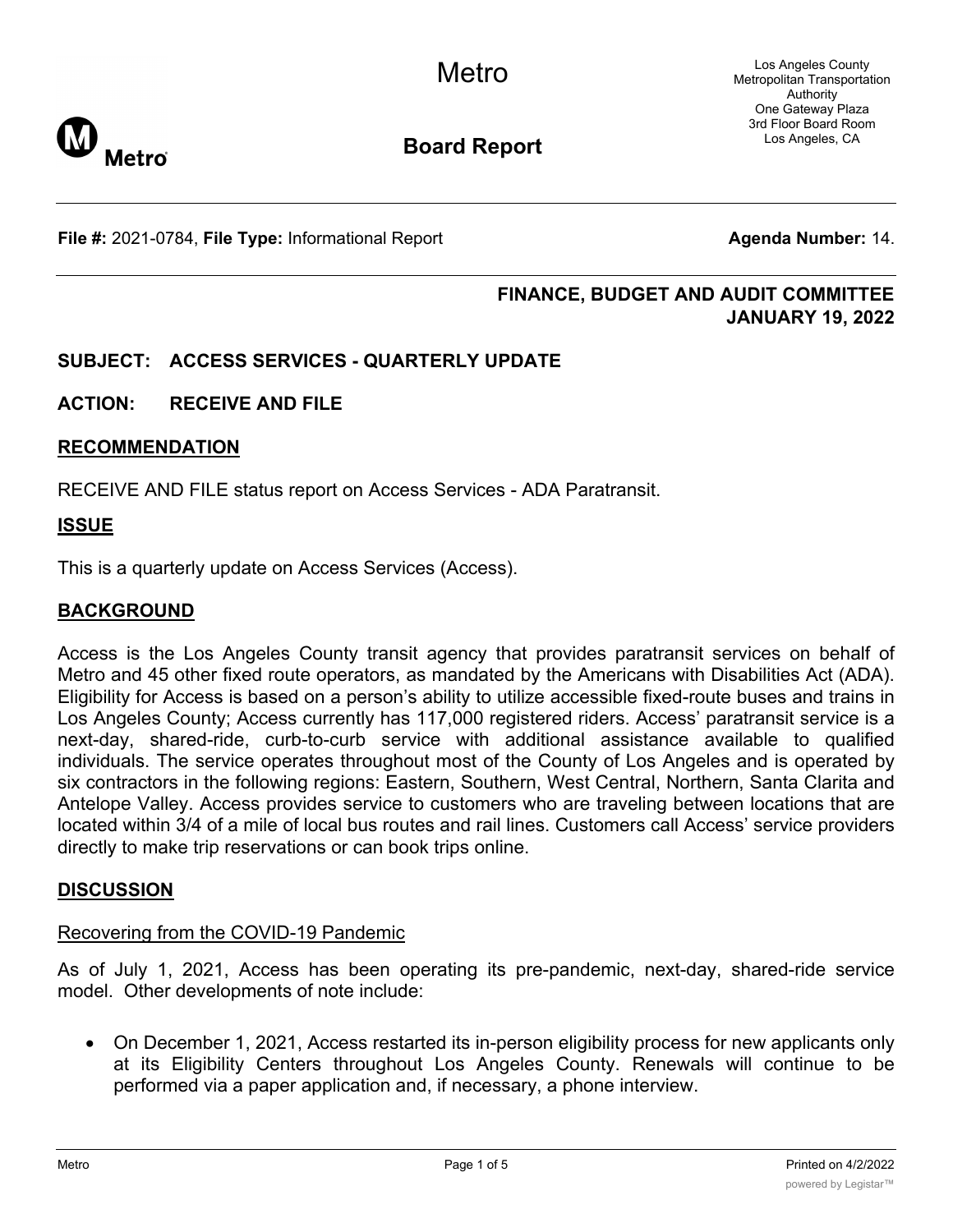#### **File #:** 2021-0784, File Type: Informational Report **Agent Agent Agenda Number:** 14.

- Global supply chain issues, particularly for vehicle computer chips, have led to substantial delays in vehicle deliveries to Access. In response, on December 13, 2021, the Access Board approved a Vehicle Major Component Reimbursement Policy and Budget Allocation using existing FY22 capital funds that will help Access' contractors maintain an aging fleet. This new policy will reimburse contractors for major component repairs on vehicles that have more than 250,000 miles.
- · Qualified vehicle operators and other personnel continue to be in short supply in Los Angeles County and across the United States. The taxi industry, which provided 50 percent of Access' trips pre-pandemic, has now been slow to recover. Furthermore, many taxi operators who have returned have been more focused on serving Los Angeles International Airport (LAX) and other tourism hubs rather than providing paratransit trips.

Overall, Access' contractors have been working diligently to recruit and retain qualified employees and currently exploring partnerships with various Transportation Network Companies (TNCs) as well as other innovative partnerships as a way to build future capacity.

# FY22 Operational Performance

In FY22, year to date, Access has provided 764,976 trips, which is approximately 1.2 percent more trips than projected. This is about 65.2 percent of the number of trips provided during the same prepandemic period.

The following Key Performance Indicators (KPIs) are to ensure that optimal and equitable levels of service are provided throughout the region. A year-to-date comparison of the main KPIs is provided below:

| Key Performance Indicators                | <b>Standard</b> | FY21  | FY22 YTD* |
|-------------------------------------------|-----------------|-------|-----------|
| On Time Performance                       | ≥ 91%           | 92.6% | 90.6%     |
| <b>Excessively Late Trips</b>             | ≤ 0.10%         | 0.07% | $0.06\%$  |
| <b>Excessively Long Trips</b>             | $\leq 5.0\%$    | 0.5%  | 3.1%      |
| <b>Missed Trips</b>                       | ≤ 0.75%         | 0.36% | 0.43%     |
| Denials                                   |                 | 4     |           |
| <b>Access to Work On Time Performance</b> | ≥ 94%           | 97.8% | 96.8%     |
| Average Hold Time (Reservations)          | ≰ 120           | 52    | 54        |
| Calls On Hold > 5 Min (Reservations)      | ≰ 5%            | 2.2%  | 2.1%      |
| Calls On Hold > 5 Min (ETA)               | ≤ 10%           | 1.5%  | 1.6%      |
| Complaints Per 1,000 Trips                | $\leq 4.0$      | 2.5   | 3.3       |
| Preventable Incidents per 100,000 miles   | $\leq 0.25$     | 0.15  | 0.20      |
| Preventable Collisions per 100,000 miles  | $\leq 0.50$     | 0.50  | 0.68      |

Miles Between Road Calls ≥ 25,000 64,000 64,000 64,000 64,000 64,000 64,000 64,000 64,000 64,000 65,000 65,000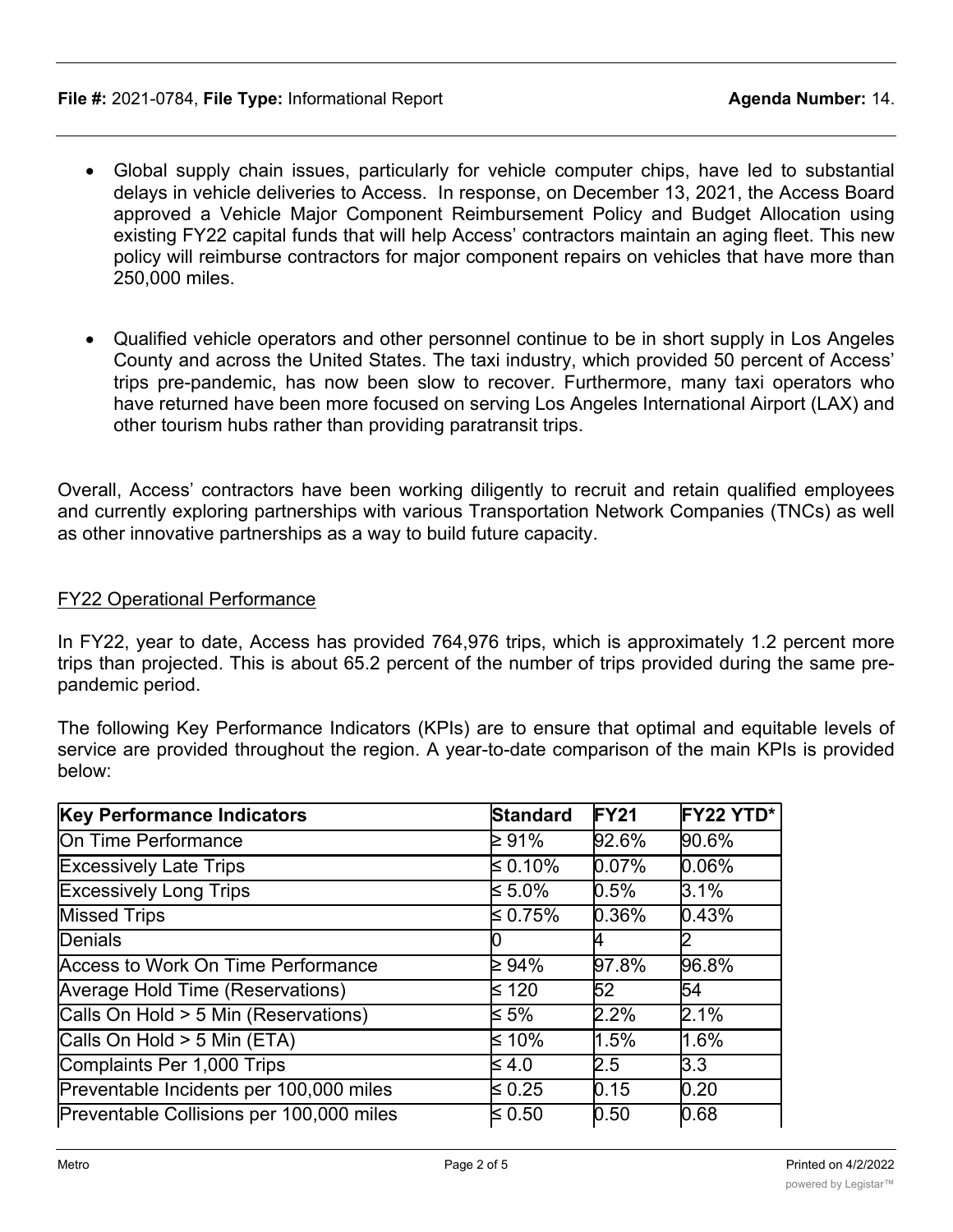**File #:** 2021-0784, File Type: Informational Report **Agenda Number:** 14.

| Miles Between Road Calls               | 25,000 | 64,040 | 65.019 |  |
|----------------------------------------|--------|--------|--------|--|
| *Statistical data through October 2021 |        |        |        |  |

Calls On Hold  $\sim$  5 Min (ETA)  $\sim$  5 Min (ETA)  $\sim$  5 Min (ETA)  $\sim$  5 Min (ETA)  $\sim$  5 Min (ETA)  $\sim$  5 Min (ETA)  $\sim$ 

\*Statistical data through October 2021

While overall service remains strong and most KPIs are being met, the recent decline in On-Time Performance is a result of traffic returning to pre-pandemic levels and retaining qualified operators. The increase in Excessively Long Trips while well below standard, reflects the reintroduction of shared rides and increased traffic congestion. The increase in Preventable Incidents and Collisions reflects an increase in ridership and traffic. Contractors who do not meet KPIs must provide a service improvement plan and may also be assessed with liquidated damages.

# Other Operational Developments/Initiatives

**New Contract Award and Contract Implementation:** Access recently awarded a new operations contract in the Antelope Valley region to First Transit, Inc. Revenue service under this new contract will begin on May 1, 2022. The enhanced contract requirements should deliver improved services to people in the Antelope Valley region, including technology enhancements to the *Where's My Ride* (WMR) app (real-time trip information/trip rating/customer comments via smartphone) and online reservations. Also, provide the ability for people to make reservations online, as well as improvements to the WMR app. In addition to this contract award, Access successfully oversaw the start of a new contract with incumbent provider Global Paratransit in the Southern Region on September 1, 2021.

**Accessible Electric Vehicle Development:** While zero-emission, electric vehicles are becoming more common in fixed-route bus fleets, they are not readily available in paratransit services. Access staff has been working with Sunset Vans of Corona, CA to develop a prototype accessible electric vehicles based on the Dodge ProMaster chassis. The resulting prototypes have been exhibited at various conferences including the recent American Public Transportation Conference (APTA) in Orlando, FL. In addition, Access is seeking federal funding to initiate an electric vehicle pilot project.

# Working with Community Partners

**Access Annual Meeting:** On Thursday, November 18, Access hosted its Annual Meeting to update its 46 Member Agencies and other stakeholders about its financial and operational results for FY21. The meeting was hosted virtually and there were over 80 attendees.

**Metro Task Force/Working Group:** Access was recently invited to serve on three Metro task forces to ensure the Agency and its customers' interests are represented. Senior Access staff are serving on the I-405 Comprehensive Multimodal Corridor Plan Advisory Council and the I-710 Task Force. Access staff is also working with Metro's Access for All Program working group to discuss how to distribute funds received by Los Angeles County, which imposes a 10-cent user fee on each TNC ride to expand and improve on-demand wheelchair-accessible vehicle service throughout California.

Access continues to consult on a variety of issues with its community and public agency partners, including the Aging and Disability Transportation Network (ADTN), the Los Angeles City and County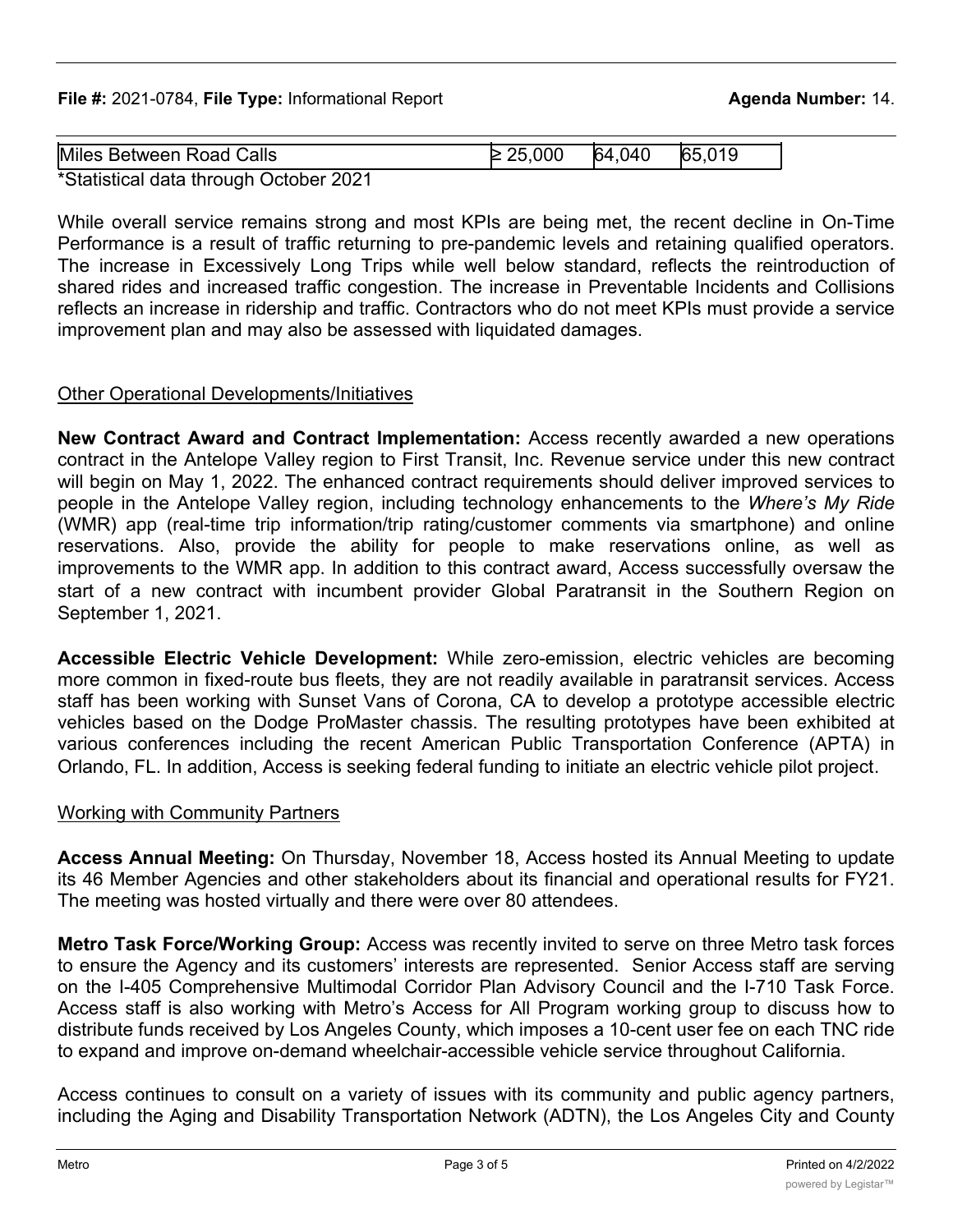Commissions on Disabilities, Rancho Los Amigos National Rehabilitation Center and various Metro departments. Feedback and suggestions from these groups and Access' own Community Advisory Committee (CAC) and Transportation Professionals Advisory Committee continue to inform the Agency's policies, initiatives, and programs.

# **EQUITY PLATFORM**

Created to comply with the federal civil rights mandate in the ADA, Access exclusively serves people with disabilities. Decisions made about ADA paratransit service will have an equity impact on Metro and all Los Angeles County municipal and local operators who provide fixed route service. Access estimates that many of their riders living in high need communities in Los Angeles County's Equity Focus Communities (EFCs) are minorities and low-income with mobility needs. Access attempts to address these transportation issues by providing a quality, responsive paratransit system. A comprehensive Customer Satisfaction Survey will be conducted in January 2022 to capture updated and disaggregated demographic data on Access riders. Survey results will be provided in Spring of 2022.

The KPIs listed above are included in every Access operations contract to better track equity impacts to service throughout the region. The enhanced technology, which includes online reservations and the WMR app (real-time trip information/trip rating/customer comments via smartphone), are now available to most customers and Access is working to expand this technology to all regions by the end of this calendar year. According to Access' most recent data (February 2020), 78 percent of riders reported using a smartphone. Riders who do not have access to technology like a smartphone or the internet can call the reservation line to get the same information regarding their trips.

The recent inclusion of Access by Metro staff on several important task forces, which includes Metro's Aging and Disability Transportation Network (ADTN), Access for All Working Group and the NextGen Working Group, is an example of how Metro's Equity Platform is ensuring the transportation needs of people with disabilities are considered. Access continues to reach out to its customers through Access community meetings and by attending and presenting at various events throughout Los Angeles County. Access is committed to advancing equity countywide in order to better serve Los Angeles County's most vulnerable and marginalized communities.

# **IMPLEMENTATION OF STRATEGIC PLAN GOALS**

Goal 2: Deliver outstanding trip experiences for all users of the transportation system Goal 3: Enhance communities and lives through mobility and access to opportunity

# **NEXT STEPS**

Access is in the process of completing the following:

- · Planning for a virtual, region-wide community meeting in January 2022;
- · A financial and operational analysis of the impacts of Metro's NextGen plan on Access' service area;